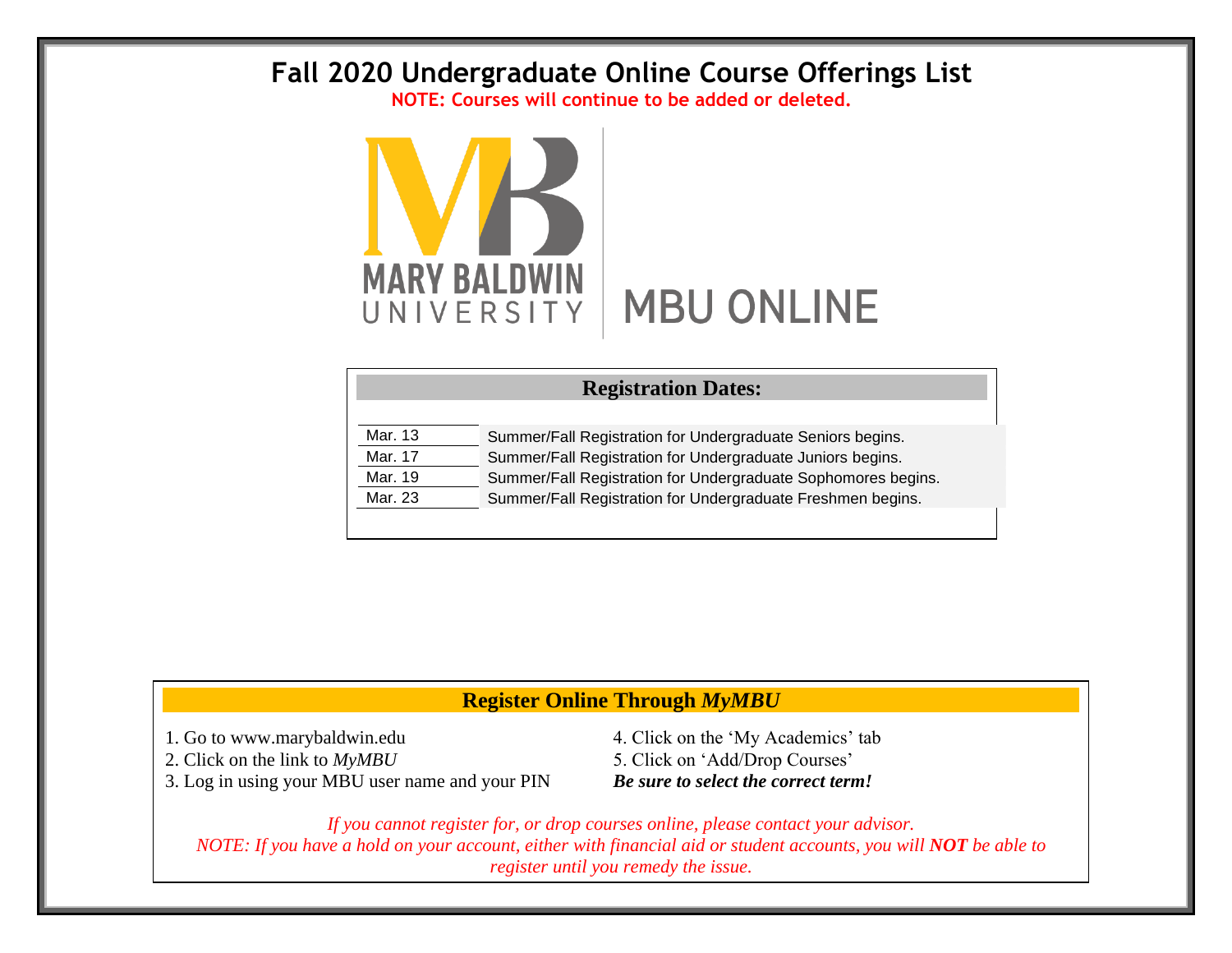

**NOTE: For Cross Listed Course Registrations - see current Academic Catalog at https://go.marybaldwin.edu/catalog/**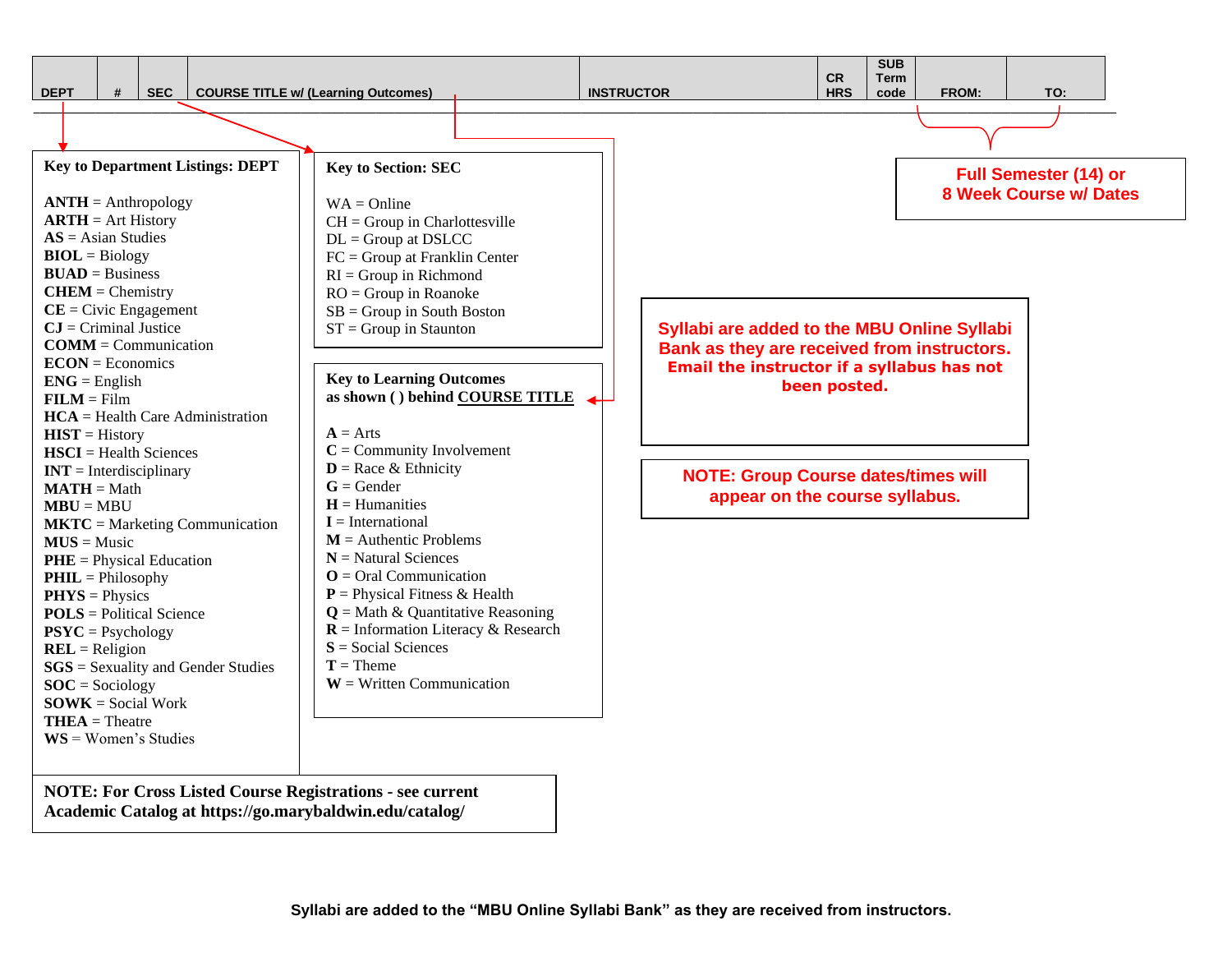|             |                 |                                                      |                       |            | <b>SUB</b> |       |                       |
|-------------|-----------------|------------------------------------------------------|-----------------------|------------|------------|-------|-----------------------|
|             |                 |                                                      |                       | <b>CR</b>  | Term       |       |                       |
| <b>DEPT</b> | SE <sub>C</sub> | E TITLE w/ (Learning (<br><b>COURSE</b><br>Outcomes) | TRUCTOR<br><b>INS</b> | <b>HRS</b> | code       | FROM: | T <sub>O</sub><br>. . |
|             |                 |                                                      |                       |            |            |       |                       |

| <b>ANTH</b> | 227 | <b>WA</b> | <b>HUMAN GEOGRAPHY</b><br>(T)        | Wightman, Abigail     | 3              | 15 | 8/24/2020  | 12/4/2020  |
|-------------|-----|-----------|--------------------------------------|-----------------------|----------------|----|------------|------------|
| <b>ART</b>  | 117 | <b>WA</b> | SOFTWARE IN THE VISUAL ARTS (A)      | Pogoretskiy, Laura    | 3              | 15 | 8/24/2020  | 12/4/2020  |
| <b>ARTH</b> | 101 | <b>WA</b> | WESTERN ART: PREHIST TO GOTHIC (A)   | Mills, Kerry          | 3              | 15 | 8/24/2020  | 12/4/2020  |
| <b>ARTH</b> | 102 | <b>WA</b> | WESTERN ART: RENAISS TO MODERN (A)   | Mills, Kerry          | 3              | 15 | 8/24/2020  | 12/4/2020  |
| <b>ARTH</b> | 221 | <b>WA</b> | WOMEN IN THE VISUAL ARTS (G)         | Mills, Kerry          | 3              | 15 | 8/24/2020  | 12/4/2020  |
| ${\sf AS}$  | 270 | <b>WA</b> | AUSTRALIA: A CULTURAL HISTORY (IW)   | Metraux, Daniel       | 3              | 15 | 8/24/2020  | 12/4/2020  |
| <b>ASD</b>  | 360 | <b>WA</b> | CHARACTERISTICS OF AUTISM SPECTRUM   | Hutchinson, Stephanie | 3              | 8A | 8/24/2020  | 10/16/2020 |
| <b>ASD</b>  | 361 | <b>WA</b> | COMMUNICATION ASPECTS OF AUTISM (W)  | Vance, Tammie         | $\overline{3}$ | 8B | 10/19/2020 | 12/4/2020  |
| <b>ASD</b>  | 363 | <b>WA</b> | PRACTICUM IN AUTISM STUDIES I        | Wall, Lori            | 1.5            | 8A | 8/24/2020  | 10/16/2020 |
| <b>ASD</b>  | 364 | <b>WA</b> | PRACTICUM IN AUTISM STUDIES II (CO)  | Wall, Lori            | 1.5            | 8B | 10/19/2020 | 12/4/2020  |
| <b>BIOL</b> | 100 | <b>WA</b> | THE LIVING WORLD<br>(NR)             | Jones, Eric           | $\mathbf{3}$   | 15 | 8/24/2020  | 12/4/2020  |
| <b>BIOL</b> | 252 | <b>WA</b> | BIOLOGY OF WOMEN (G)                 | Hinks, Eileen         | $\mathfrak{S}$ | 15 | 8/24/2020  | 12/4/2020  |
| <b>BUAD</b> | 104 | <b>WA</b> | SUSTAINABILITY & BUSINESS (T)        | McPherson, Catherine  | 3              | 15 | 8/24/2020  | 12/4/2020  |
| <b>BUAD</b> | 200 | <b>WA</b> | MANAGEMENT PRINCIPLES (W)            | Kaufmann, Alison      | 3              | 15 | 8/24/2020  | 12/4/2020  |
| <b>BUAD</b> | 202 | <b>WA</b> | ORGANIZATIONAL BEHAVIOR              | Kent, Claire          | 3              | 15 | 8/24/2020  | 12/4/2020  |
| <b>BUAD</b> | 208 | <b>WA</b> | <b>ACCOUNTING PRINCIPLES</b>         | Boslet, Steven        | 3              | 15 | 8/24/2020  | 12/4/2020  |
| <b>BUAD</b> | 209 | <b>WA</b> | FINANCIAL DECISION MAKING (Q)        | Malabad, Melissa      | 3              | 15 | 8/24/2020  | 12/4/2020  |
| <b>BUAD</b> | 210 | <b>WA</b> | FINANCIAL ACCOUNTING                 | May, Matthew          | 3              | 15 | 8/24/2020  | 12/4/2020  |
| <b>BUAD</b> | 211 | WA        | MANAGERIAL ACCOUNTING                | Boslet, Steven        | 3              | 15 | 8/24/2020  | 12/4/2020  |
| <b>BUAD</b> | 220 | <b>WA</b> | THE LEGAL ENVIRONMENT OF BUSINESS    | Smith, Mandi          | 3              | 15 | 8/24/2020  | 12/4/2020  |
| <b>BUAD</b> | 230 | <b>WA</b> | <b>MARKETING PRINCIPLES</b>          | Malabad, Melissa      | 3              | 15 | 8/24/2020  | 12/4/2020  |
| <b>BUAD</b> | 250 | <b>WA</b> | <b>GENDER IN THE WORKPLACE (G)</b>   | Kent, Claire          | 3              | 15 | 8/24/2020  | 12/4/2020  |
| <b>BUAD</b> | 302 | <b>WA</b> | MANAGING HUMAN CAPITAL               | Kroggel, Lawrence     | 3              | 15 | 8/24/2020  | 12/4/2020  |
| <b>BUAD</b> | 305 | <b>WA</b> | <b>GLOBAL BUSINESS (I)</b>           | Branche, Donovan      | 3              | 15 | 8/24/2020  | 12/4/2020  |
| <b>BUAD</b> | 306 | <b>WA</b> | ENTREPRENEUR: MRKTG/MNGNG SMALL BUAD | Tritsch, Joanne       | 3              | 15 | 8/24/2020  | 12/4/2020  |
| <b>BUAD</b> | 310 | <b>WA</b> | <b>INTERMED ACCTG I</b>              | Boslet, Steven        | 3              | 15 | 8/24/2020  | 12/4/2020  |
| <b>BUAD</b> | 311 | <b>WA</b> | <b>INTERMEDIATE ACCOUNTING II</b>    | Boslet, Steven        | 3              | 15 | 8/24/2020  | 12/4/2020  |
| <b>BUAD</b> | 314 | <b>WA</b> | TAX ACCOUNTING                       | Boslet, Steven        | 3              | 15 | 8/24/2020  | 12/4/2020  |
| <b>BUAD</b> | 317 | <b>WA</b> | ACCTG FOR NON-PROFIT AND GOVT ORG    | Boslet, Steven        | 3              | 15 | 8/24/2020  | 12/4/2020  |
| <b>BUAD</b> | 318 | <b>WA</b> | <b>AUDITING</b>                      | Boslet, Steven        | 3              | 15 | 8/24/2020  | 12/4/2020  |
| <b>BUAD</b> | 320 | <b>WA</b> | FORENSIC ACCTG & FRAUD EXAMINATION   | Boslet, Steven        | 3              | 15 | 8/24/2020  | 12/4/2020  |
| <b>BUAD</b> | 336 | <b>WA</b> | CROSS-CULTURAL GLOBAL MARKETING(IW)  | Malabad, Melissa      | 3              | 15 | 8/24/2020  | 12/4/2020  |
| <b>BUAD</b> | 338 | <b>WA</b> | MARKETING RESEARCH                   | Malabad, Melissa      | 3              | 15 | 8/24/2020  | 12/4/2020  |
| <b>BUAD</b> | 341 | <b>WA</b> | PRINCIPLES OF FINANCIAL PLANNING     | <b>STAFF</b>          | 3              | 8A | 8/24/2020  | 10/16/2020 |
| <b>BUAD</b> | 346 | <b>WA</b> | <b>ESTATE PLANNING</b>               | <b>STAFF</b>          | 3              | 8B | 10/19/2020 | 12/4/2020  |
| <b>BUAD</b> | 400 | <b>WA</b> | STRATEGY/SUSTAIN IN BUSINESS (O)     | McPherson, Catherine  | $\mathfrak{S}$ | 15 | 8/24/2020  | 12/4/2020  |
| <b>BUAD</b> | 401 | <b>WA</b> | SENIOR SEMINAR (M)                   | Chung, Sungil         | 3              | 15 | 8/24/2020  | 12/4/2020  |

**Syllabi are added to the "MBU Online Syllabi Bank" as they are received from instructors.**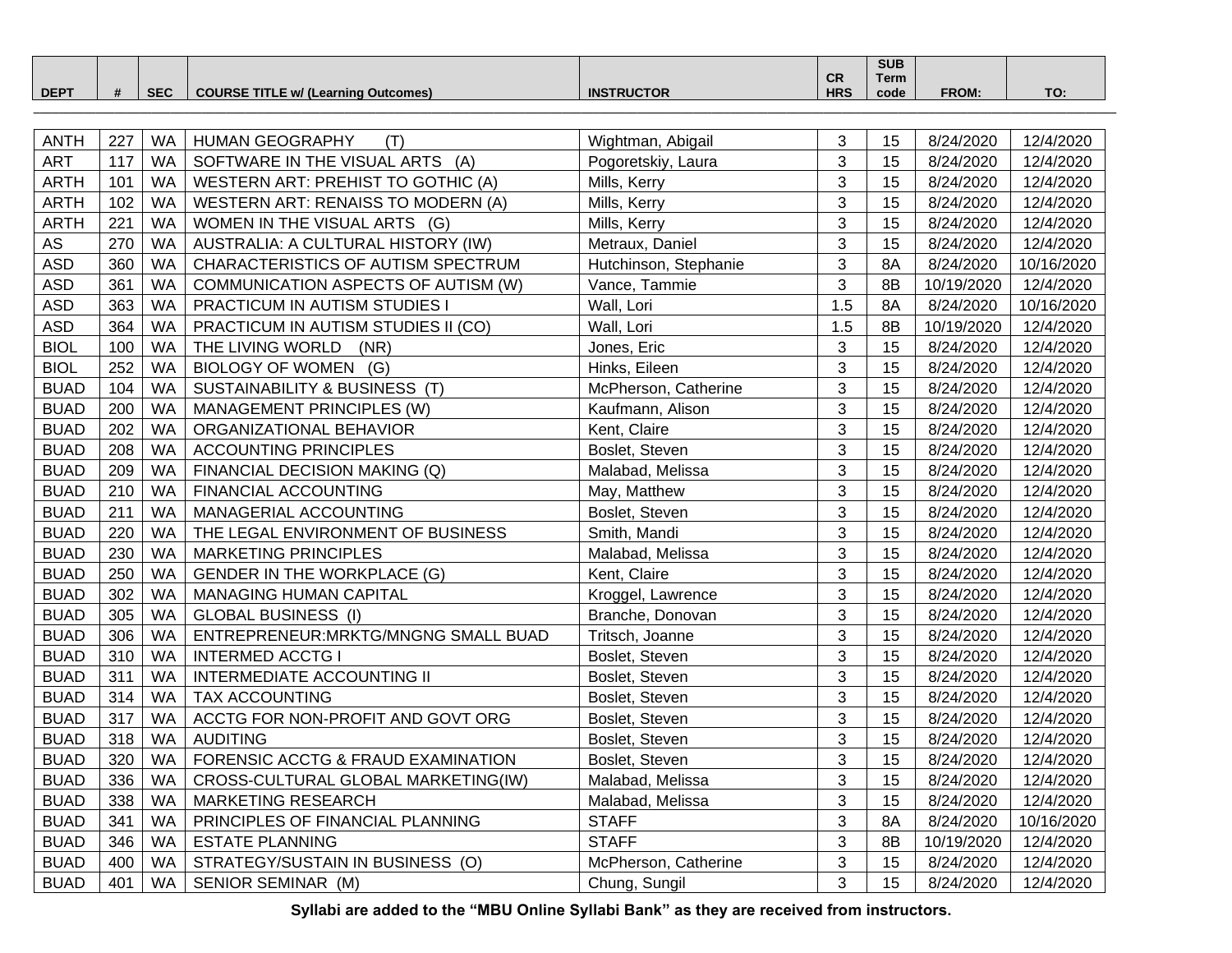| <b>DEPT</b> | #   | <b>SEC</b> | <b>COURSE TITLE w/ (Learning Outcomes)</b> | <b>INSTRUCTOR</b>    | ${\sf CR}$<br><b>HRS</b> | <b>SUB</b><br>Term<br>code | FROM:     | TO:       |
|-------------|-----|------------|--------------------------------------------|----------------------|--------------------------|----------------------------|-----------|-----------|
|             |     |            |                                            |                      |                          |                            |           |           |
| <b>CE</b>   | 102 | <b>WA</b>  | REFLECTIVE SELF IN COMMUNITY (C)           | Lennon, Lindsey      |                          | 15                         | 8/24/2020 | 12/4/2020 |
| <b>CHEM</b> | 120 | <b>WA</b>  | NUTRITION FOR HEALTH AND SPORT (N)         | Harnish, Christopher | 3                        | 15                         | 8/24/2020 | 12/4/2020 |
| <b>CHEM</b> | 120 | WB         | NUTRITION FOR HEALTH AND SPORT (N)         | Craig, Maria         | 3                        | 15                         | 8/24/2020 | 12/4/2020 |
| CJ          | 100 | <b>WA</b>  | INTRODUCTION TO CRIMINAL JUSTICE           | Reed, Paige          | 3                        | 15                         | 8/24/2020 | 12/4/2020 |
| CJ          | 211 | <b>WA</b>  | <b>CRIMINOLOGY</b>                         | Easterling, Beth     | 3                        | 15                         | 8/24/2020 | 12/4/2020 |
| CJ          | 233 | <b>WA</b>  | COMPARATIVE CRIMINAL JUSTICE               | Hegerty, Tiffanie    | 3                        | 15                         | 8/24/2020 | 12/4/2020 |
| CJ          | 234 | WA         | JUVENILE DELINQUENCY (S)                   | Reed, Paige          | 3                        | 15                         | 8/24/2020 | 12/4/2020 |
| CJ          | 320 | WA         | <b>RESEARCH METHODS (R)</b>                | Easterling, Beth     | 3                        | 15                         | 8/24/2020 | 12/4/2020 |
| <b>COMM</b> | 100 | WA         | PUBLIC SPEAKING (O)                        | Smith, Morgan        | 3                        | 15                         | 8/24/2020 | 12/4/2020 |
| COMM        | 115 | <b>WA</b>  | <b>MASS COMMUNICATION</b><br>(S)           | Bedor Hiland, Emma   | 3                        | 15                         | 8/24/2020 | 12/4/2020 |
| <b>COMM</b> | 240 | <b>WA</b>  | <b>ADVERTISING</b>                         | McPherson, Catherine | 3                        | 15                         | 8/24/2020 | 12/4/2020 |
| <b>COMM</b> | 245 | <b>WA</b>  | <b>SOCIAL MEDIA</b>                        | Smith, Morgan        | 3                        | 15                         | 8/24/2020 | 12/4/2020 |
| COMM        | 280 | WA         | INTERCULTURAL COMMUNICATION (I)            | Overholtzer, Jeffrey | 3                        | 15                         | 8/24/2020 | 12/4/2020 |
| <b>COMM</b> | 300 | <b>WA</b>  | PERSUASIVE CAMPAIGNS                       | Bedor Hiland, Emma   | 3                        | 15                         | 8/24/2020 | 12/4/2020 |
| <b>ECON</b> | 101 | <b>WA</b>  | PRINCIPLES OF MICROECONOMICS (SQ)          | Diduch, Amy          | 3                        | 15                         | 8/24/2020 | 12/4/2020 |
| <b>ECON</b> | 102 | <b>WA</b>  | PRIN INTERN'L & MACROECONOMICS (I)         | Pietrowski, Jane     | 3                        | 15                         | 8/24/2020 | 12/4/2020 |
| ${\sf ENG}$ | 102 | <b>WA</b>  | <b>COLLEGE ENGLISH</b>                     | Kennedy, Sarah       | 3                        | 15                         | 8/24/2020 | 12/4/2020 |
| <b>ENG</b>  | 102 | <b>WB</b>  | <b>COLLEGE ENGLISH</b>                     | Finch, Mary          | 3                        | 15                         | 8/24/2020 | 12/4/2020 |
| <b>ENG</b>  | 209 | <b>WA</b>  | BRITISH LITERATURE AFTER 1780 (HW)         | Turner, Katherine    | 3                        | 15                         | 8/24/2020 | 12/4/2020 |
| <b>ENG</b>  | 216 | <b>WA</b>  | INTRODUCTION TO SHAKESPEARE (HR)           | Kennedy, Sarah       | 3                        | 15                         | 8/24/2020 | 12/4/2020 |
| <b>ENG</b>  | 220 | <b>WA</b>  | AMERICAN LIT: COLONIAL TO ROM (HW)         | Egan, Kristen        | 3                        | 15                         | 8/24/2020 | 12/4/2020 |
| ENG         | 400 | <b>WA</b>  | <b>MAJOR SEMINAR</b><br>(M)                | Kennedy, Sarah       | 3                        | 15                         | 8/24/2020 | 12/4/2020 |
| <b>EXSS</b> | 245 | <b>WA</b>  | <b>MOTOR LEARNING</b>                      | <b>STAFF</b>         | 3                        | 15                         | 8/24/2020 | 12/4/2020 |
| <b>FILM</b> | 254 | <b>WA</b>  | FILM ANALYSIS (A)                          | Moye, James          | 3                        | 15                         | 8/24/2020 | 12/4/2020 |
| <b>HCA</b>  | 101 | <b>WA</b>  | INTRO HEALTH CARE ADMINISTRATION           | Erath, Mark          | 3                        | 15                         | 8/24/2020 | 12/4/2020 |
| <b>HCA</b>  | 125 | <b>WA</b>  | INTRODUCTION TO PUBLIC HEALTH              | Fletcher, Lindsey    | 3                        | 15                         | 8/24/2020 | 12/4/2020 |
| <b>HCA</b>  | 235 | WA         | WOMEN'S HEALTH CARE ISSUES (GW)            | Branche, Donovan     | 3                        | 15                         | 8/24/2020 | 12/4/2020 |
| <b>HCA</b>  | 243 | WA         | INT HEALTHCARE QLTY RISK MANAGEMENT        | Erath, Mark          | 3                        | 15                         | 8/24/2020 | 12/4/2020 |
| <b>HCA</b>  | 245 | <b>WA</b>  | HEALTH CARE POLICY, POLITICS & LAW         | Vogt, Carol          | 3                        | 15                         | 8/24/2020 | 12/4/2020 |
| <b>HCA</b>  | 300 | WA         | HEALTH CARE RESEARCH METHODS (R)           | Nine, Kim            | 3                        | 15                         | 8/24/2020 | 12/4/2020 |
| <b>HCA</b>  | 385 | <b>WA</b>  | <b>WRITING A GRANT PROPOSAL</b>            | Nine, Kim            | 3                        | 15                         | 8/24/2020 | 12/4/2020 |
| <b>HIST</b> | 101 | WA         | <b>WESTERN CIVILIZATION TO 1648 (H)</b>    | Franzen, Katharine   | 3                        | 15                         | 8/24/2020 | 12/4/2020 |
| <b>HIST</b> | 111 | WA         | SURVEY OF US HISTORY TO 1877 (H)           | Brooks, Clayton      | 3                        | 15                         | 8/24/2020 | 12/4/2020 |
| <b>HIST</b> | 203 | WA         | WOMEN IN AMERICAN HISTORY (G)              | Brooks, Clayton      | 3                        | 15                         | 8/24/2020 | 12/4/2020 |
| <b>HIST</b> | 241 | WA         | BRITISH HISTORY TO 1688 (H)                | Cole, Mary           | 3                        | 15                         | 8/24/2020 | 12/4/2020 |
| <b>HIST</b> | 255 | WA         | HISTORY OF RUSSIA (I)                      | Franzen, Katharine   | 3                        | 15                         | 8/24/2020 | 12/4/2020 |
| <b>HIST</b> | 400 | WA         | SENIOR SEMINAR (M)                         | Brooks, Clayton      | 3                        | 15                         | 8/24/2020 | 12/4/2020 |

**Syllabi are added to the "MBU Online Syllabi Bank" as they are received from instructors.**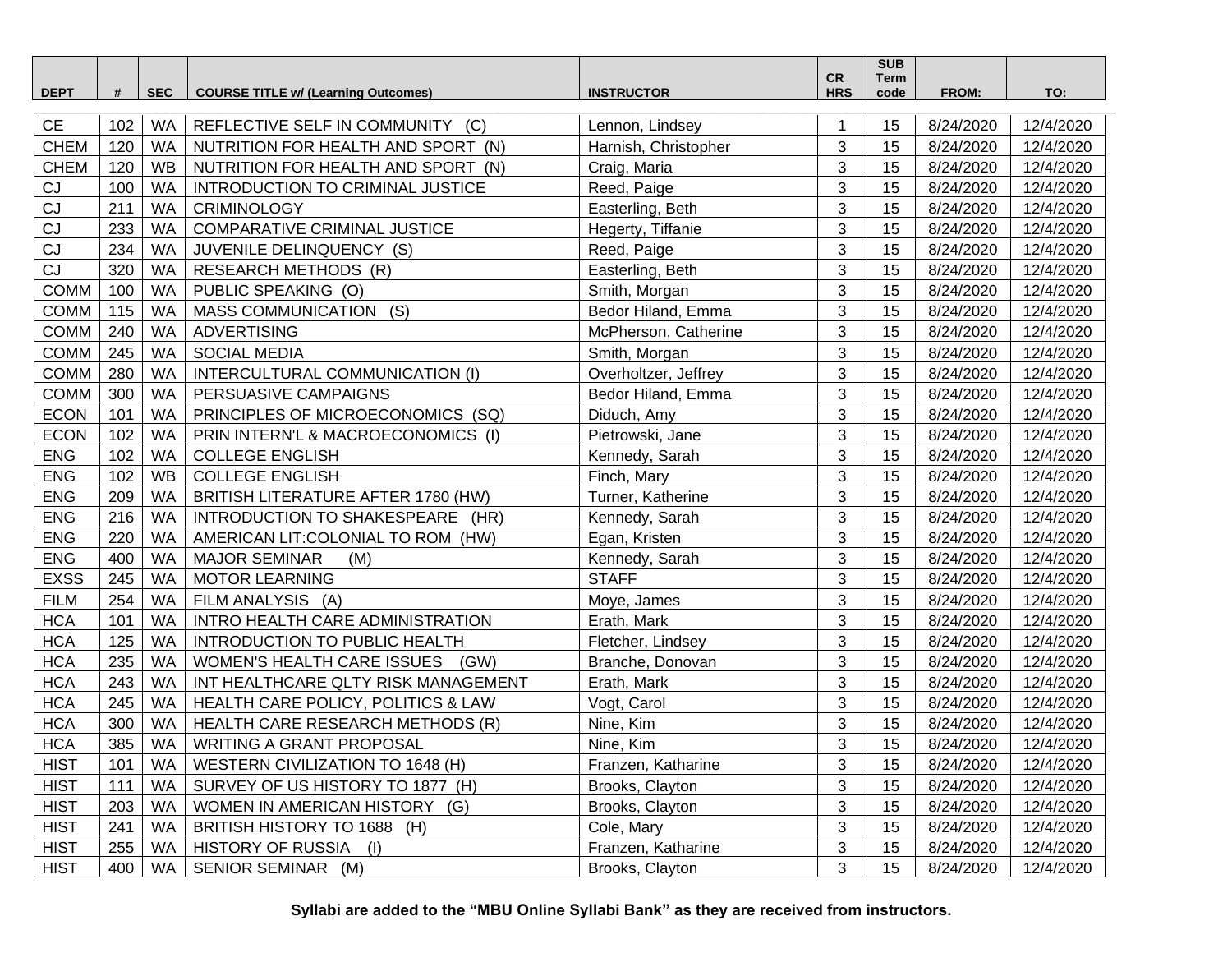| <b>DEPT</b> | #   | <b>SEC</b> | <b>COURSE TITLE w/ (Learning Outcomes)</b> | <b>INSTRUCTOR</b>      | <b>CR</b><br><b>HRS</b> | <b>SUB</b><br>Term<br>code | FROM:      | TO:        |
|-------------|-----|------------|--------------------------------------------|------------------------|-------------------------|----------------------------|------------|------------|
|             |     |            |                                            |                        |                         |                            |            |            |
| <b>HSCI</b> | 150 | <b>WA</b>  | <b>INTRO TO HEALTH PROFESSIONS</b>         | Miller, Brian          | $\overline{2}$          | 15                         | 8/24/2020  | 12/4/2020  |
| <b>HSCI</b> | 180 | <b>WA</b>  | MEDICAL TERMINOLOGY                        | Clarke, Roena          | $\overline{2}$          | 15                         | 8/24/2020  | 12/4/2020  |
| <b>HSCI</b> | 180 | WB         | MEDICAL TERMINOLOGY                        | Clarke, Roena          | $\overline{2}$          | 15                         | 8/24/2020  | 12/4/2020  |
| <b>HSCI</b> | 321 | <b>WA</b>  | APPLYING STAT CONCEPTS-RESEARCH (Q)        | Miller, Brian          | 3                       | 15                         | 8/24/2020  | 12/4/2020  |
| <b>HSCI</b> | 401 | <b>WA</b>  | RESEARCH METHODS AND PRACTICE (M)          | Miller, Brian          | $\overline{2}$          | 15                         | 8/24/2020  | 12/4/2020  |
| <b>HSCI</b> | 402 | <b>WA</b>  | SENIOR PROJECT HEALTH SCIENCE (M)          | Miller, Brian          | 1                       | 15                         | 8/24/2020  | 12/4/2020  |
| <b>INT</b>  | 103 | WA         | INFORMATION LITERACY (R)                   | Black, David           | 1                       | 6A                         | 8/24/2020  | 10/2/2020  |
| <b>INT</b>  | 165 | WA         | EARTH AND SPACE SCIENCE (NQ)               | Ruiz-Haas, Peter       | 4                       | 15                         | 8/24/2020  | 12/4/2020  |
| <b>INT</b>  | 222 | <b>WA</b>  | SOCIAL SCIENCE STATISTICS<br>(Q)           | Bayer, Timothy         | 3                       | 15                         | 8/24/2020  | 12/4/2020  |
| <b>MATH</b> | 155 | <b>WA</b>  | MATH IN CONTEMPORARY SOCIETY (Q)           | Lowery-Carter, Christy | 3                       | 15                         | 8/24/2020  | 12/4/2020  |
| <b>MATH</b> | 159 | <b>WA</b>  | <b>COLLEGE ALGEBRA</b><br>(Q)              | Salois, Kari           | 3                       | 15                         | 8/24/2020  | 12/4/2020  |
| <b>MBU</b>  | 101 | <b>WA</b>  | PLANNING YOUR MBU DEGREE                   | McCallister, Rebecca   | 1                       | 15                         | 8/24/2020  | 12/4/2020  |
| <b>MBU</b>  | 101 | <b>WB</b>  | PLANNING YOUR MBU DEGREE                   | McCallister, Rebecca   |                         | 15                         | 8/24/2020  | 12/4/2020  |
| <b>MKTC</b> | 400 | <b>WA</b>  | <b>SENIOR SEMINAR</b><br>(M)               | McPherson, Catherine   | 3                       | 15                         | 8/24/2020  | 12/4/2020  |
| <b>MUS</b>  | 100 | <b>WA</b>  | INTRO TO LISTENING (A)                     | Keiter, Lise           | 3                       | 15                         | 8/24/2020  | 12/4/2020  |
| <b>MUS</b>  | 151 | <b>WA</b>  | HISTORY OF JAZZ (D)                        | Duncan, Timothy        | 3                       | 15                         | 8/24/2020  | 12/4/2020  |
| PHE         | 100 | <b>WA</b>  | FITNESS (P1)                               | Morgan, Melissa        | 1                       | 15                         | 8/24/2020  | 12/4/2020  |
| PHE         | 199 | <b>WA</b>  | FITNESS & INDEPENDENT ACTIVITY (P3)        | Morgan, Melissa        | $\overline{2}$          | 15                         | 8/24/2020  | 12/4/2020  |
| <b>POLS</b> | 100 | <b>WA</b>  | AMERICAN GOVERNMENT & POLITICS (S)         | van Assendelft, Laura  | 3                       | 15                         | 8/24/2020  | 12/4/2020  |
| <b>PRST</b> | 350 | <b>WA</b>  | PROJECT MANAGEMENT FOUNDATIONS 1           | Wetter, John           | 3                       | 8A                         | 8/24/2020  | 10/16/2020 |
| <b>PRST</b> | 351 | WA         | PROJECT MANAGEMENT FOUNDATIONS 2           | Wetter, John           | 3                       | 8B                         | 10/19/2020 | 12/4/2020  |
| <b>PRST</b> | 352 | <b>WA</b>  | PROJECT/FINANCIAL RISK ANALYSIS            | Wetter, John           | 3                       | 8A                         | 8/24/2020  | 10/16/2020 |
| <b>PRST</b> | 353 | <b>WA</b>  | PROJECT MANAGEMENT SCHEDULING              | Wetter, John           | 3                       | 8B                         | 10/19/2020 | 12/4/2020  |
| <b>PSYC</b> | 101 | <b>WA</b>  | PSYCHOLOGY AS A NATURAL SCIENCE (N)        | Mason, Chandra         | 4                       | 15                         | 8/24/2020  | 12/4/2020  |
| <b>PSYC</b> | 111 | <b>WA</b>  | PSYCHOLOGY AS A SOCIAL SCIENCE (S)         | Murphy, Patricia       | 3                       | 15                         | 8/24/2020  | 12/4/2020  |
| <b>PSYC</b> | 150 | <b>WA</b>  | SURVIVAL SKILLS FOR PSYCH MAJOR            | Murphy, Patricia       | 1                       | 15                         | 8/24/2020  | 12/4/2020  |
| <b>PSYC</b> | 203 | <b>WA</b>  | ABNORMAL PSYCHOLOGY (S)                    | Holt, Jenna            | 3                       | 15                         | 8/24/2020  | 12/4/2020  |
| <b>PSYC</b> | 211 | <b>WA</b>  | ADOLESCENT PSYCHOLOGY (S)                  | Macalister, Heather    | 3                       | 15                         | 8/24/2020  | 12/4/2020  |
| <b>PSYC</b> | 212 | <b>WA</b>  | COGNITION/COGNITIVE NEUROSCIENCE(R)        | Hopkins, Robin         | 3                       | 15                         | 8/24/2020  | 12/4/2020  |
| <b>PSYC</b> | 214 | <b>WA</b>  | PSYCHOLOGY OF WOMEN<br>(G)                 | Macalister, Heather    | 3                       | 15                         | 8/24/2020  | 12/4/2020  |
| <b>PSYC</b> | 220 | <b>WA</b>  | <b>EXPERIMENTAL PSYCHOLOGY</b>             | Murphy, Patricia       | $\overline{4}$          | 15                         | 8/24/2020  | 12/4/2020  |
| <b>PSYC</b> | 231 | WA         | PSYCHOLOGY OF PERSONALITY (S)              | Mason, Chandra         | 3                       | 15                         | 8/24/2020  | 12/4/2020  |
| <b>PSYC</b> | 249 | WA         | <b>FORENSIC PSYCHOLOGY II</b>              | Forbes, Marcus         | 3                       | 15                         | 8/24/2020  | 12/4/2020  |
| <b>PSYC</b> | 250 | <b>WA</b>  | BEHAVIORAL STATISTICS (Q)                  | Murphy, Patricia       | 3                       | 15                         | 8/24/2020  | 12/4/2020  |
| <b>PSYC</b> | 305 | WA         | PHYSIOLOGICAL PSYCHOLOGY (W)               | Forbes, Marcus         | 3                       | 15                         | 8/24/2020  | 12/4/2020  |
| <b>PSYC</b> | 307 | WA         | DRUGS AND BEHAVIOR (T)                     | Forbes, Marcus         | 3                       | 15                         | 8/24/2020  | 12/4/2020  |
| <b>PSYC</b> | 360 | WA         | HISTORY AND SYSTEMS OF PSYCHOLOGY          | Murphy, Patricia       | 3                       | 15                         | 8/24/2020  | 12/4/2020  |

**Syllabi are added to the "MBU Online Syllabi Bank" as they are received from instructors.**